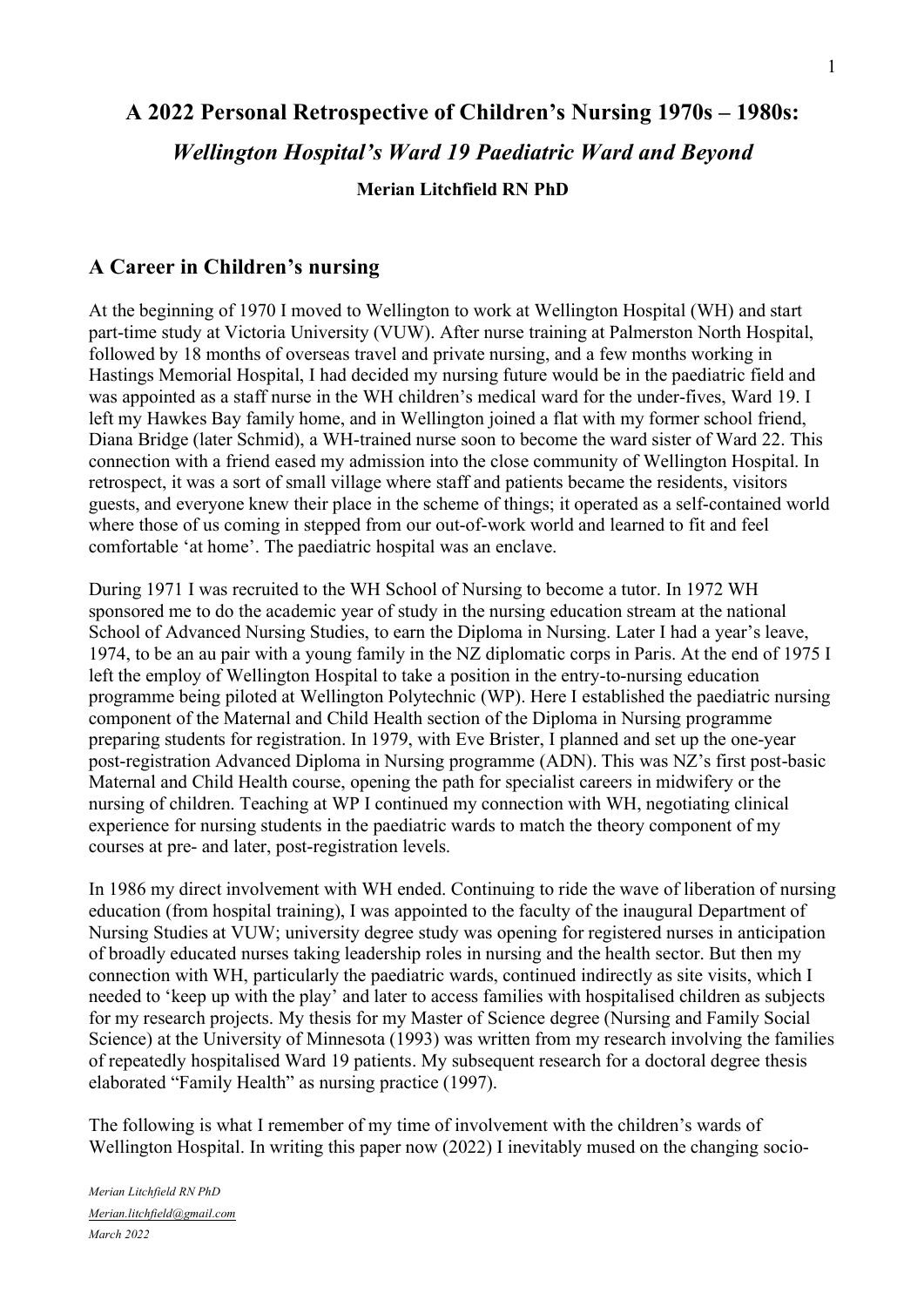political context of family life and living in the 1970s and '80s, which brought into question the traditional management of paediatric care: the involvement of parents during hospitalisation and the practise of nursing in hospital and beyond. Contemporary social forces for change were represented in a complex web of relationships and knowledge development reaching around the world, and this drew me in. As context it shaped my career path in nursing education and research with the practice focus as family health and healthcare for children and families.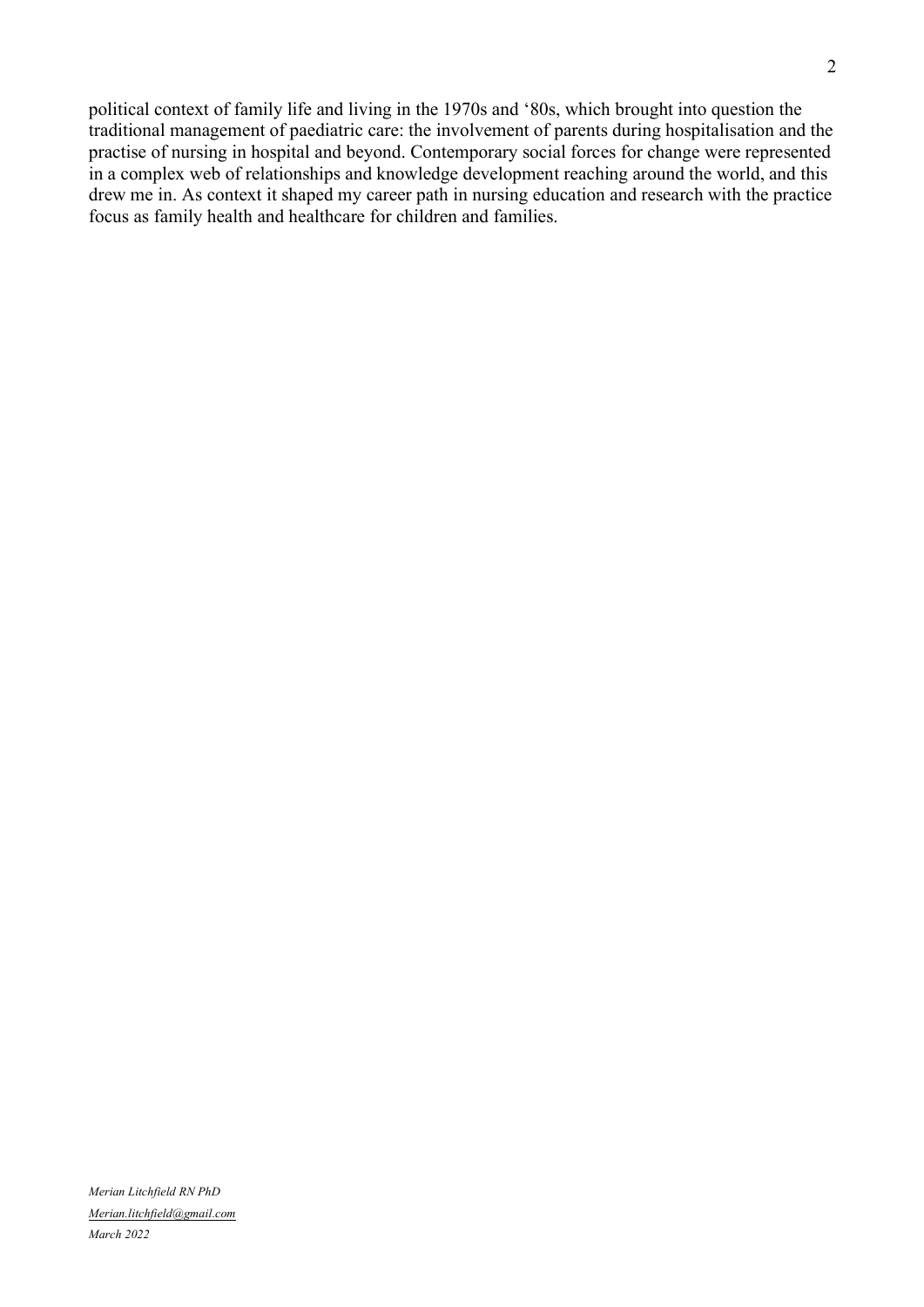# **Ward 19: The Wellington Hospital children's medical ward for the under-fives**

Ward 19 and the other two children's wards  $(18 \& 20)$  were in the original Edward VII brick annex of WH. Sister Whelan was the Ward Sister: a calm, knowing, attractive, impressively organised nurse of indeterminate age. While very economical with words she radiated the authoritative air of someone confidently in charge - and she was very much in charge. Her glance was enough for us (all staff) to rethink what she had just seen us do, or heard us say. Before long Jan Allen was employed into the new role of Ward Clerk, much needed and appreciated in the office to ease the growing demand for paper work associated with ward management. There were times of heightened tension but generally it was an orderly, secure place to work, albeit always needing a rush to 'get through'.

As for all wards in the hospital, Ward 19 had a historically well-entrenched hierarchical staff structure to be employed into: student nurses at the bottom, staff nurses (SN: a Registered General and Obstetric Nurse, RGON), ward sister (one per ward), nursing supervisors who roved through several wards, Inservice Educator, and hospital Matron at the top. And then beyond the hospital in the Department of Health sat the Director of the Division of Nursing and her advisors/inspectors, historically 'keeping the troops in order' nationwide. I was appointed and welcomed to WH by Matron, Miss Hough, a motherly, warmly engaging nurse approaching retirement; she had her finger firmly on the pulse of nurse deployment hospital-wide, and explained the role I would take.

Nurses' place in the nursing hierarchy was announced in the colour and style of the uniform, the number of stripes on the epaulettes, and the headwear (cap or veil). The level - mostly meaning length of employment – assumed the degree of skill learned for the tasks to be allocated. Registered Nurses wore the 5-star medal and name badge with surname and title designation (Staff Nurse or Sister). In Ward 19 Sister Whelan wore a blue uniform with a few white stripes on her shoulders. She wore a starched and precisely folded white veil that tidily held its shape and position on her head the whole day. In the ward the medical personnel all wore white coats. They had their own hierarchy from medical students at the bottom, to "house surgeons", to registrars, up to the paediatricians (three at this time), with Professor Weston as the senior authority.

Knowing the hierarchies was important for the communication pathways. Sister Whelan was the intermediary between nurses and the paediatricians. I don't remember ever discussing a child's condition and care with a paediatrician, just occasionally reporting an observation when asked. As nurses we used first names only when talking with other nurses at a similar level of seniority, and certainly not with the medical consultants. These formalities faded outside the daytime working hours (evenings, nights and at weekends). At these times we did engage directly with the "on-call" doctors to describe a worrying change in a child's condition, and be given treatment instructions. This was often on the phone, and in person if the doctors considered the nurse's report warranted a visit. Phonecalls were made with considerable trepidation on our part as nurses. If we called in a doctor at night and he considered our judgement to be an over-reaction, there would be terse comments or irritated rebuke. There were more concerns when the on-call doctor did not know the ward and we had to provide what we considered the vital information. To 'get it right', was always the worry for both nurses and doctors. At these times I was acutely aware of my lack of knowledge and relevant language to explain why I had concerns about a child's clinical condition.

As a new recruit to Ward 19 I was given a questionnaire that Sister Whelan had compiled, requiring my written answers. The questions were on what she considered to be the basic knowledge essential for all nurses working on her ward. One was to locate the emergency trolley and identify the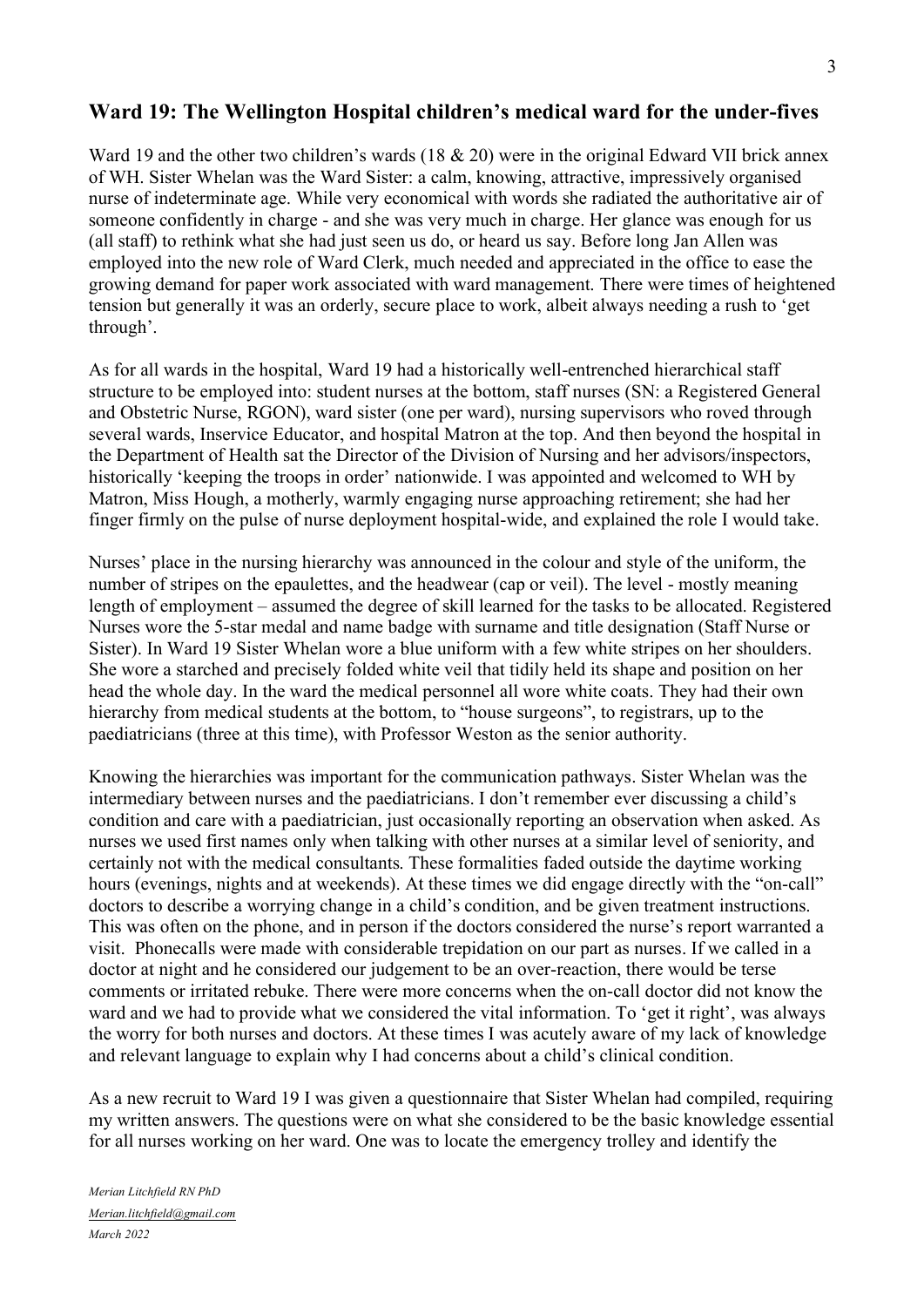equipment. The equipment was laid out on a stainless steel tray covered by a cotton cloth "guard". In the hallway there were large metal oxygen cylinders strapped on trolleys. The daily rostered task list for nurses included an itemised check and regular re-sterilising of the equipment, signed off in a notebook by the most senior nurse before we left the ward at the end of a shift. There was a "procedure book" - a ring-binder with consistently up-dated pages - in the ward office where we could search for detailed instructions on allotted tasks. But mostly I learned what was to be done, in the moment, through asking and watching my co-workers. There wasn't time for anything else: there could be over 60 babies and toddlers as patients in the peak season for respiratory problems or gastro-enteritis. Sister Whelan kept an alert watch over the activity in the whole ward. It was terribly embarrassing to have one's ignorance, naïveté or a too-rushed procedure exposed. This was inevitable from time to time, but it wasn't a punitive environment; we learned fast not to repeat slipups. Reward was duty sign-off on time. And frequently parents brought in a box of chocolates for us as their gratitude - and relief - when they took their child home.

The schedule for the day/week/month was set. Nursing activities were organised around the routine "doctors' rounds"), and the medical procedures of the treatment regime. When asked, nurses set up the appropriate equipment (this was what we were expected to know) and were available any time to assist in medical procedures. This made for a quick, efficient visit of the doctor to the ward.

Each paediatrician made his round once a week, methodically in a circuit of the ward, surrounded by his medical retinue of house surgeons and students; also Sister Whelan or her senior nurse deputy, and perhaps some para-medical therapists. Sister Whelan was director of the big heavy wooden trolley pulled out of the office (it only just fitted through the office door) that was the filing system for patient notes. They were open files slotted into the frame. And there were packets of xrays, test results and wads of "old notes" of previous admissions.

It was expected that the children would be bathed and readied in their cots/beds quietly waiting. Play was on hold for all the children. We kept an eye on the round from afar, and when the retinue moved on we could step in to re-clothe and pick up the bewildered child. The "clinical team" completely surrounded the cot/bed, enveloping it and the child in it, while their professional deliberations and teaching went to and fro well above. Once I watched a small child purposefully slip off the bed between the white coats, quite unnoticed, crawl between the array of ankles and retreat to the end of the ward. In due course when the child was wanted for examination, someone asked where he was.

Visiting times for parents were restricted to two hours in the afternoons and a brief time in the evening, no siblings. The rationale for limiting parent visiting was the need for quiet, uninterrupted time for the medical rounds, schedules of clinical investigations and treatments, and to ensure regular rest periods for the children. It was a firmly held belief that, without mothers, the children were less distressed and obstreperous, the ward was quieter and more orderly, and therefore the rounds and procedures would allow for unimpeded observation and engagement with the patient, and therefore greater accuracy and quicker: "better for everyone".

As nursing staff we were always acutely aware of our over-riding obligation to meet the expectations of an ordered and safe ward environment that would not impede the success of medical intervention. The big swing doors at the ward entrance were heavy to push open; they kept the children in and visitors out. They were closed after lunch for rest time. Ahead of afternoon visiting, parents sat waiting on long wooden pews along the blank wall of the hospital corridor outside the ward doors. It was on the dot of 2pm that the doors were somewhat ceremoniously opened to let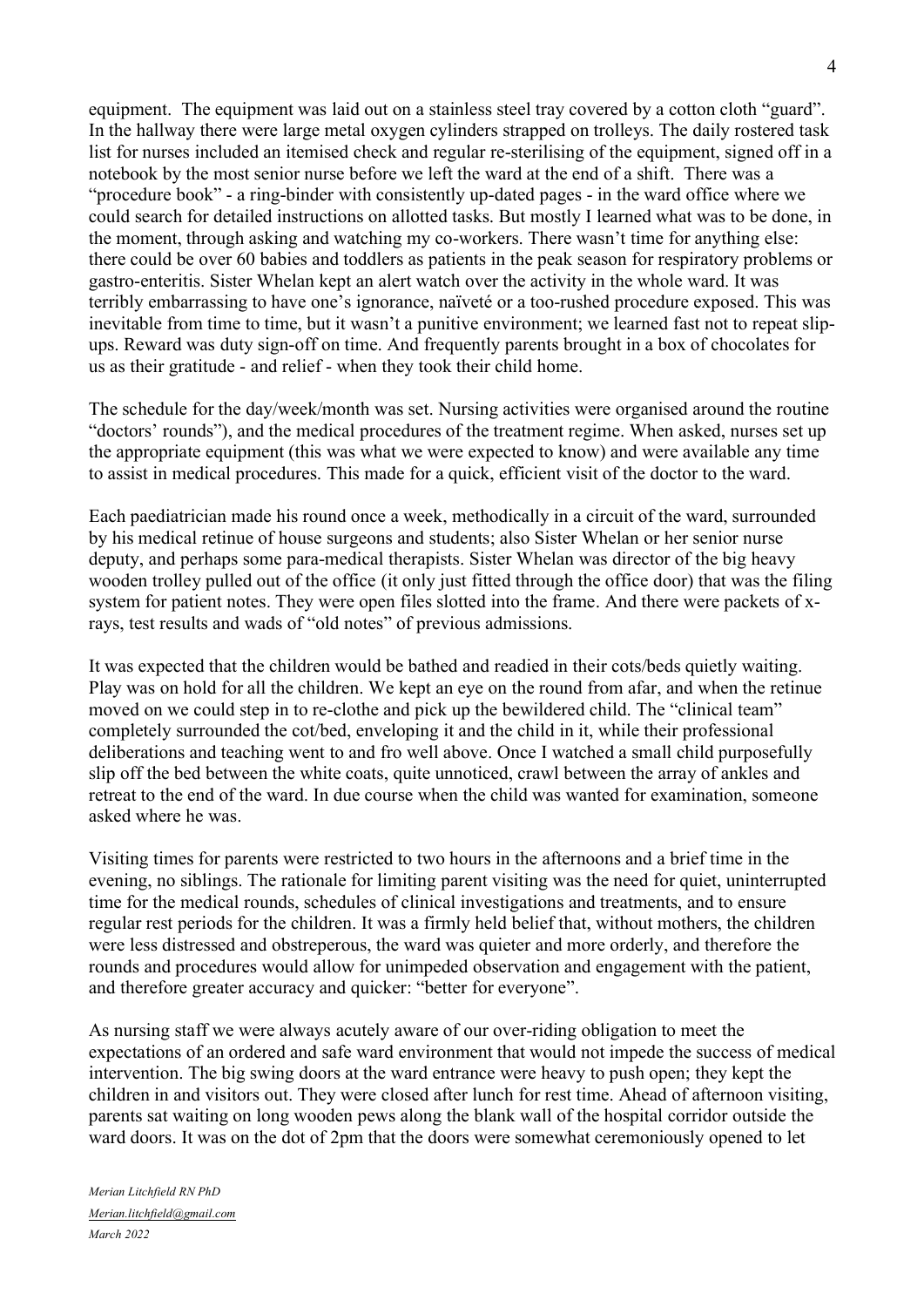them in. One of my most dreaded tasks was insisting that parents must leave their child when the official visiting time was over, and managing (as best I could) the harrowing distress of the children and emotional mothers at the parting.

Our nursing notes written in the "ward report" at the end of the "duty" (shift) allowed for recording our incidental observations of a child's emotional state and meaningful behaviours as well as changes in medical condition, but the writing ritual was pared down to the minimum, the language was telegraphic, objective and standardised, and therefore the reporting mostly obscured the nuances of our personalised observations. The focus was the clinical status, physical aspects: the record of the treatment regime. This was the information essential for the nurses of the next shift to carry out their tasks and maintain some consistency in the care. There was an overlap of shifts of 10 minutes to provide for an informal oral handover, and it was here that much of what nurses knew about the children individually was shared. Of course a busy day meant less time for reflection on the happenings and discussion of what would be needed as personalised care.

I absorbed the rituals of ward operation as quickly as I could, to fit in and be accepted. They were not like anywhere else I had worked. The standard protocols and schedules for the ways of doing things for 'small-size' pathologies and treatment procedures were set. But I quickly realised that when it came to managing the behaviour of the children experiencing them I was totally unprepared. I did not know how best to manage their disparate reactions to treatments, to judge the pain and discomfort when they couldn't tell us, to help them get through the procedures that could be distressingly invasive, intimate yet done to them by strangers without a parent for trust, to interpret, soothe and comfort. My previous experience of engaging with little children, that I could draw on for confident 'common sense' was very limited: my own childhood as the youngest sibling and a few weeks as a junior student nurse just doing allotted (mostly domestic) tasks. I cannot recall my nurse training programme going beyond this. Certainly, a caring, compassionate, trustworthy comportment was instilled in us from the outset. But the theory presented in classroom lectures and demonstrations related to the pathologies and medical treatments, simplified as the background needed to understand the principles of the ordered tasks we would be expected to perform. And this time in school was not aligned with ward placement anyway.

How to engage with the emotional parents was just as unsubstantiated and inconsistent, and it was dependent on how busy the ward was. I don't remember thinking they were even part of the care we were providing for hospitalized children; just visitors. I do remember realizing how anxious the parents were, bringing their sick child into the stark unknown clinical context of the hospital, sitting through the formalities of the "admission" procedure, and then leaving them with the strangernurses and little idea of what the child might experience. They were expected to trust the nurses implicitly. For nurses, I think it was generally assumed that the nursing management of fractious children and confronting parental behaviour was common sense and compassionate instinct. It was expected that nurses would learn the specifics of hospital care for little children through practical experience, in situ as the approved ward conventions. There was a considerable degree of trial-anderror.

Commonly we saw our nursing role as 'in loco parentis' and were genuinely sympathetic and caring in the best way we knew - albeit culturally naïve at that time. Some nurses became strongly attached to one or other of the long-term patients as if their surrogate mother. Sister Whelan did not approve of what she saw as forming a dependency relationship that was, inappropriately, more of a mothering role than the professional one required for the clinical support role. Besides, the consistency of mothering was not feasible while children were kept in hospital for an extended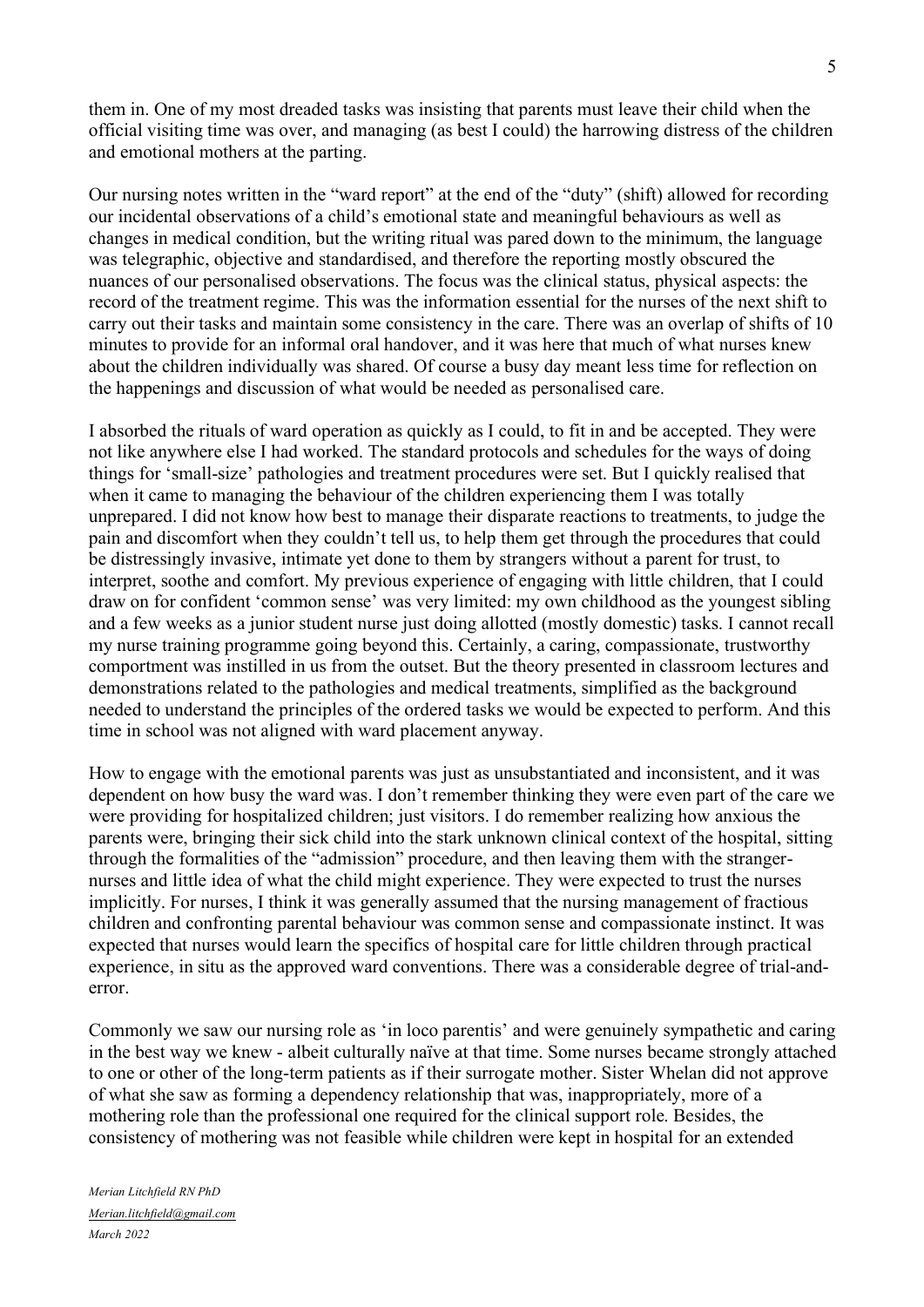period of time. Much later when I investigated how the rostering of nurses might provide greater consistency and trust in a nurse's relationship with a child, I calculated the minimum number of nurses any one toddler could engage with meaningfully, to develop the trusting familiarity that might lessen the fear and anxiety of separation from mother, was five over one week. And actually this was impossible in the ward management model.

There were sighs of exasperation from staff when a child was re-hospitalised yet again: readmitted having been discharged not long before, successfully treated we believed. These were "regular" families. And there were some children who were long-stayers: those with conditions difficult to diagnose, symptoms not responding to treatment as expected, or whose family we thought would be unable to follow discharge instructions at home. But we knew almost nothing of the lives of these families beyond the hospital so it was inevitable that judgements of child-rearing and possible determinants of the child's disease and hospital admission that they might go home to, were at times misguided and unfairly critical of the parents. As nurses we came to work in the ward from our different family backgrounds with our own ideas of upbringing etiquette and rules of acceptable behaviour; we came from different eras/generations of health ideas. Often I was unsure whether I had communicated at all with children or their parents, or what they understood. We only saw the parents during visiting hours and at these times clinical care for the child paused and staff withdrew and got on with other ward tasks. Anyway, we had not had tuition for 'assessing'. The steps of 'The Nursing Process' involving structured 'assessment' and 'care planning' were soon to appear in nursing education, but it was to be many years before 'cultural safety' was addressed.

We were proud to discharge a child to happy parents, treatment successful. The acute episode was over and our role ended. There could be written referrals to the District Nursing Service for a nurse to visit the home if some treatment procedure required continuing nursing expertise. The District Nurses might or might not have had some hospital experience of nursing children, while as ward nurses our experience of home visiting had been a very brief rotation in our training. However we had learned that the two settings required quite different ways of engaging with patients. I don't remember staff nurses from each service discussing the child's hospitalisation experience. The nursing provided was under separate management; hospital and home were quite separate worlds.

The gulf between the practices required of nurses in different settings was a key concern that drove my later research projects where I explored the nurse roles and service delivery model to address the fragmentation of care.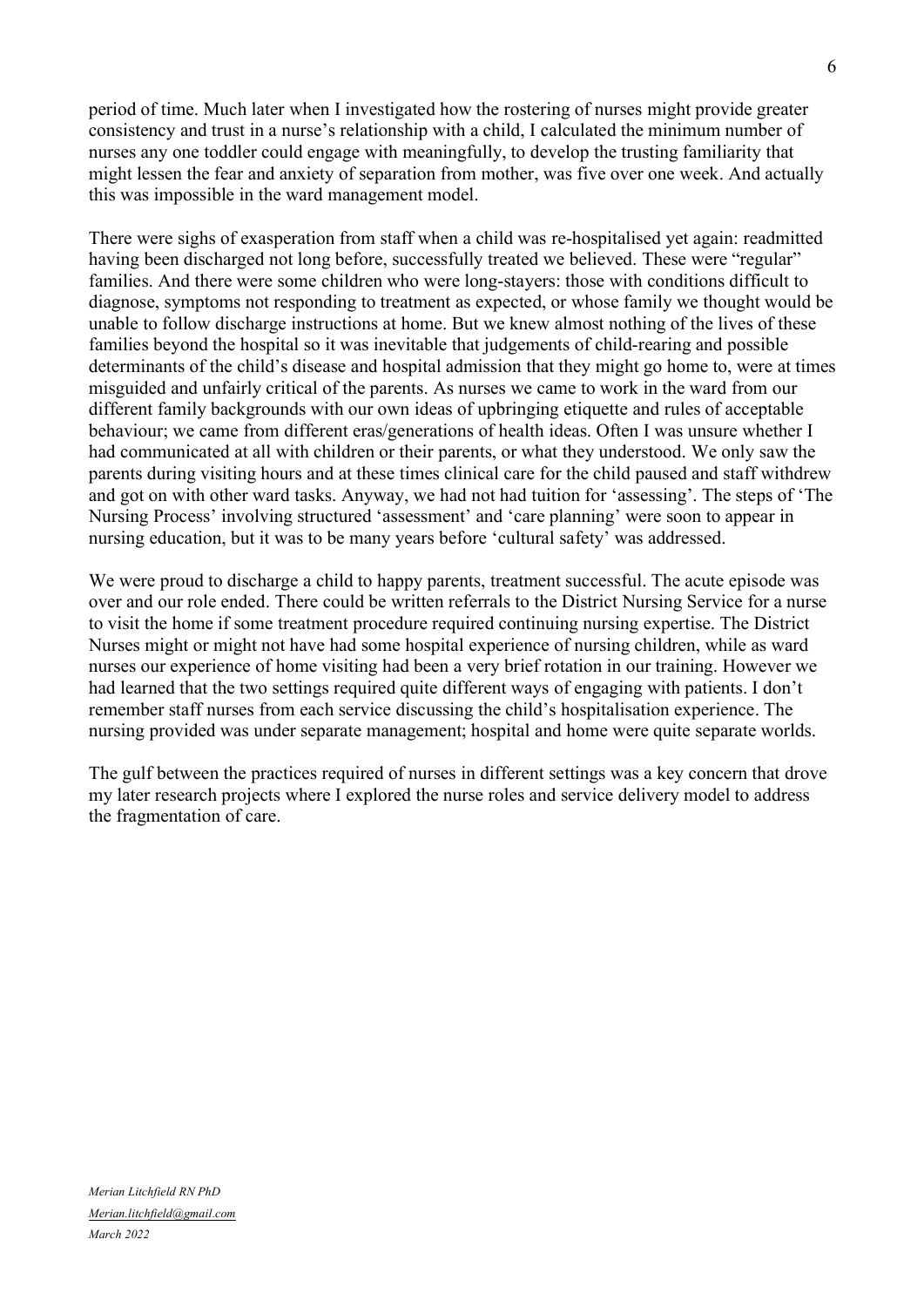# **Some Points of interest in 1970s WH Children's Wards**

## **An Exceptional Nursing Service**

There was an exceptional integrative service innovation of the 1970s. Mrs Shirley Smith was a long-experienced registered nurse who had chosen to focus her career on the care of "children with physical disabilities" as part of the District Nursing Service of Wellington Hospital. Positions for specialist nurses had not yet been established at this time, but children were referred to her from medical clinics and the hospital because she had earned respect for her approach. Her uniquely personal approach was focused on the family predicaments wherever issues arose for them; she was readily accessible, was on first name terms with staff at all levels as with the families, and did not wear a uniform.

She initiated the outpatient Spina Bifida Clinic. This clinic brought together, in the outpatient department, the consultants from the diverse medical and surgical specialties, many other professional practitioners including social workers and school teachers, people designing and fitting items of equipment: that is, anyone involved in the management of the multiple challenges of any one child, often involving every system of the body.

Previously these children had required repeated hospitalisations from birth and attendance at the many quite separate specialist clinics. The nursing needed was complicated and continuously changing as children grew and family had to adjust. Shirley saw these families struggling and frustrated trying to work out how to have a family life when their parenting, their management of the prescribed medical regimes, and the schedules of social and educational support for one child involved such complexity. Times in Ward 19 had been a major and disruptive part of family life. There could be no doubt that Shirley Smith's clinics reduced the times and duration of hospitalisation; the children were no longer those patients we readmitted as well-known "regular patients" for yet another bout of treatment.

Shirley organised and orchestrated the clinic monthly, on a Saturday morning when it was possible to get everyone together - out of hours for the specialists. I remember the intensive flurry of effort in the ward office to prepare for the clinic, compiling the weighty "notes" and test results for each family from all the hospital and outpatient specialty departments. And this was just one part of the task of orchestrating the event: briefing everyone, ensuring appropriate access, coordinating the flow of appointments, and privacy on the day. At the clinic the event was an inclusive multidisciplinary consultation for the family, personalized. The various specialists discussed their diverse treatment proposals with each other and the family. Here the disruption of hospitalisation, and the disjunction of intensive clinical intervention and family life at home were avoided. The families were so grateful and all those participating actually enjoyed the event: there was a palpable spirit of elation and fulfillment afterwards.

This refocusing of management of healthcare to the complexity of the clinical predicament of a child in the whole context of the family's present and future circumstance was inspiration for my later trajectory of research. It was a demonstration of what was possible when nurses take a child/family-centred approach to healthcare

## **The Paediatric Ward wall tiles**

To walk into the old brick children's wards of the Edward VII Memorial Hospital, was to be immediately impressed by the large framed sets of hand-painted porcelain tiles depicting traditional English nursery rhymes around the walls. The figures in them were larger than life size: people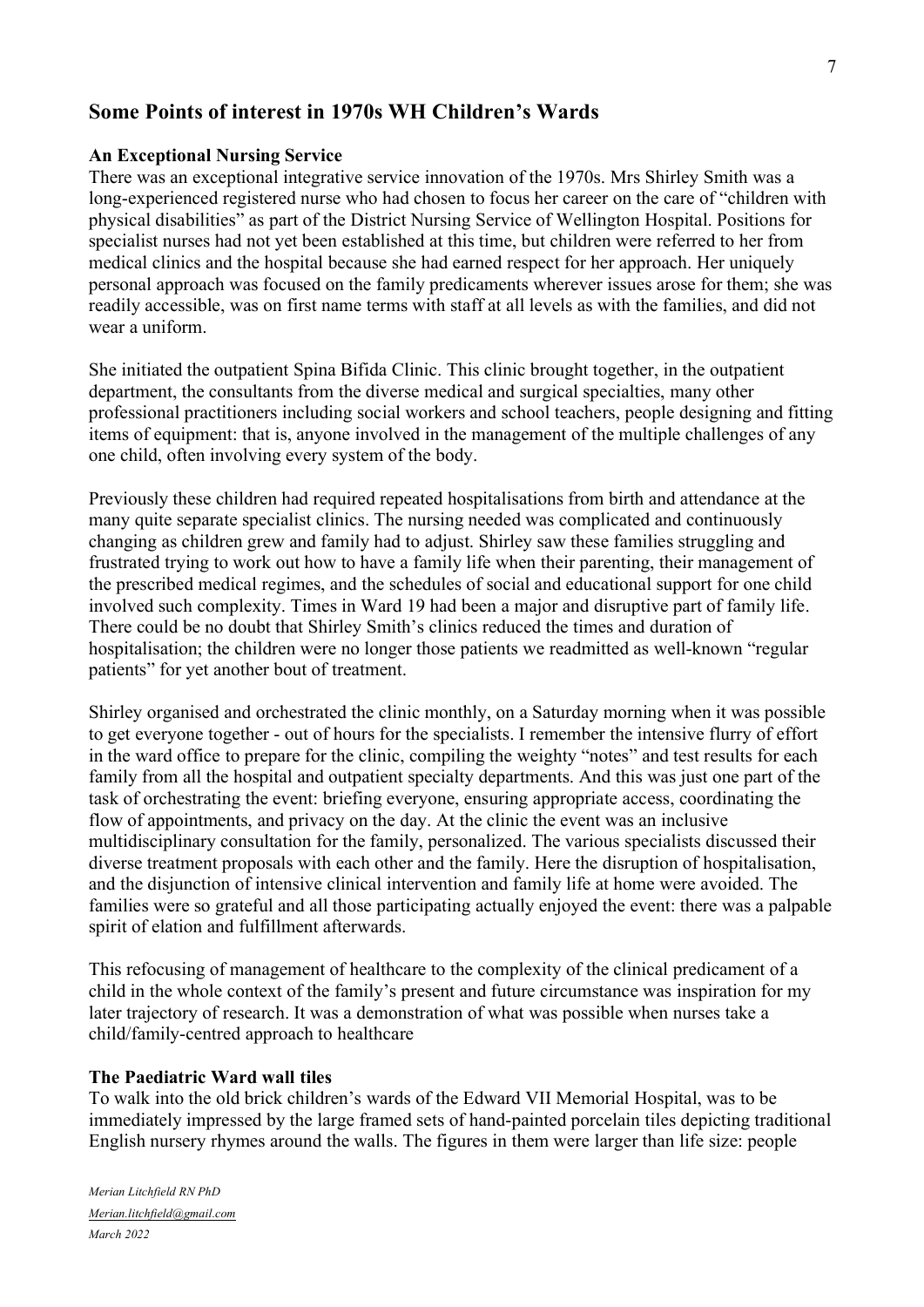dressed in smocks, bonnets and bloomers going about the traditions of the village life in 19<sup>th</sup> century English rural landscapes, and the wording in the language and rhythm of that era. The frames imposingly filled the wall sections between the windows of the big open main ward, towering over the cots and beds placed around the perimeter. I remember (in the 1970s) trying to distract the attention of distressed little child patients (a large proportion from immigrant families) by talking about the pictures, and realising how foreign they were for them: the strangeness of a distant and past world.

One of the hospitals I was taken to on my tour of children's wards in London in 1974 was St Thomas', a hospital very proud of its nursing history with Florence Nightingale. Here I was amazed and delighted to find the familiar framed tile sets on the walls of their paediatric wards – and now in their cultural context. I made the mistake of exclaiming that they had the same tiles we had in Wellington Hospital in NZ. With noticeable indignation my guide told me they were prestigious Royal Doulton, antique, valuable and extremely precious historically, and painted especially for St Thomas' hospital.

We now know the tile sets were commissioned from prestigious Royal Doulton, to be built into the walls of our children's hospital named as a memorial to King Edward VII (opened 1912). And there were other sets sent to South Africa as well as elsewhere in England. Their value and history in NZ had been lost to those of us who cared for the children under their watch. On my return to WH, I was keen to pass on my discovery. When the replacement children's hospital was being furnished (opened 1988) there was concern for wall decoration in the wards that would be more currently recognizable for the child patients. I remember the anxiety about preserving them and the major effort that went into removing them safely from their fixtures in the wards. And there was excitement and pride in their new installation in the walls of other parts of WH.

#### **The royal visit**

In 1970 the royal tour of Queen Elizabeth II and Prince Philip had Ward 19 on their itinerary. There was great excitement. It was of such moment that the ward schedule for the day (usually so strictly defining time) was rearranged. It was my day off but I was not going to miss out on the opportunity to actually meet Queen. There was a full staff turnout, crowding the ward. Dressed in our most pristine uniforms - no stains or crumples - and caps carefully perched, we formed a ring around the main part of the ward. Nurses and other non-medical staff each held a child: one child per staff member. The children's gowns and nappies were only those most recently purchased, not the thin, stained, hospital-laundered ones with a tie missing. Balloons and flags were handed out, intended for the children to hold and wave. But I remember they were so stunned by all the palaver, it was the staff who held them, feeling ridiculous.

The royal couple arrived with the parade of senior medical and administrative staff, also dressed in their immaculately ironed white coats over suits and ties. The Queen was ushered around, stopping here and there to ask Dr Weston "what is wrong with the child?" and "is this (disease) common here?" (confidentiality not an issue). One little boy had stayed in his cot. The Queen paused to say hello and he tearfully asked her if she had seen his mummy coming. She answered him directly: "No, but I'm sure she's on her way". The Duke split off from the official clinical group and had an animated conversation with a group of thrilled nurses - lots of laughter. It was all over in a very short time. Then the ward took a breath while the enamoured "extras" left and the day's schedule rebooted.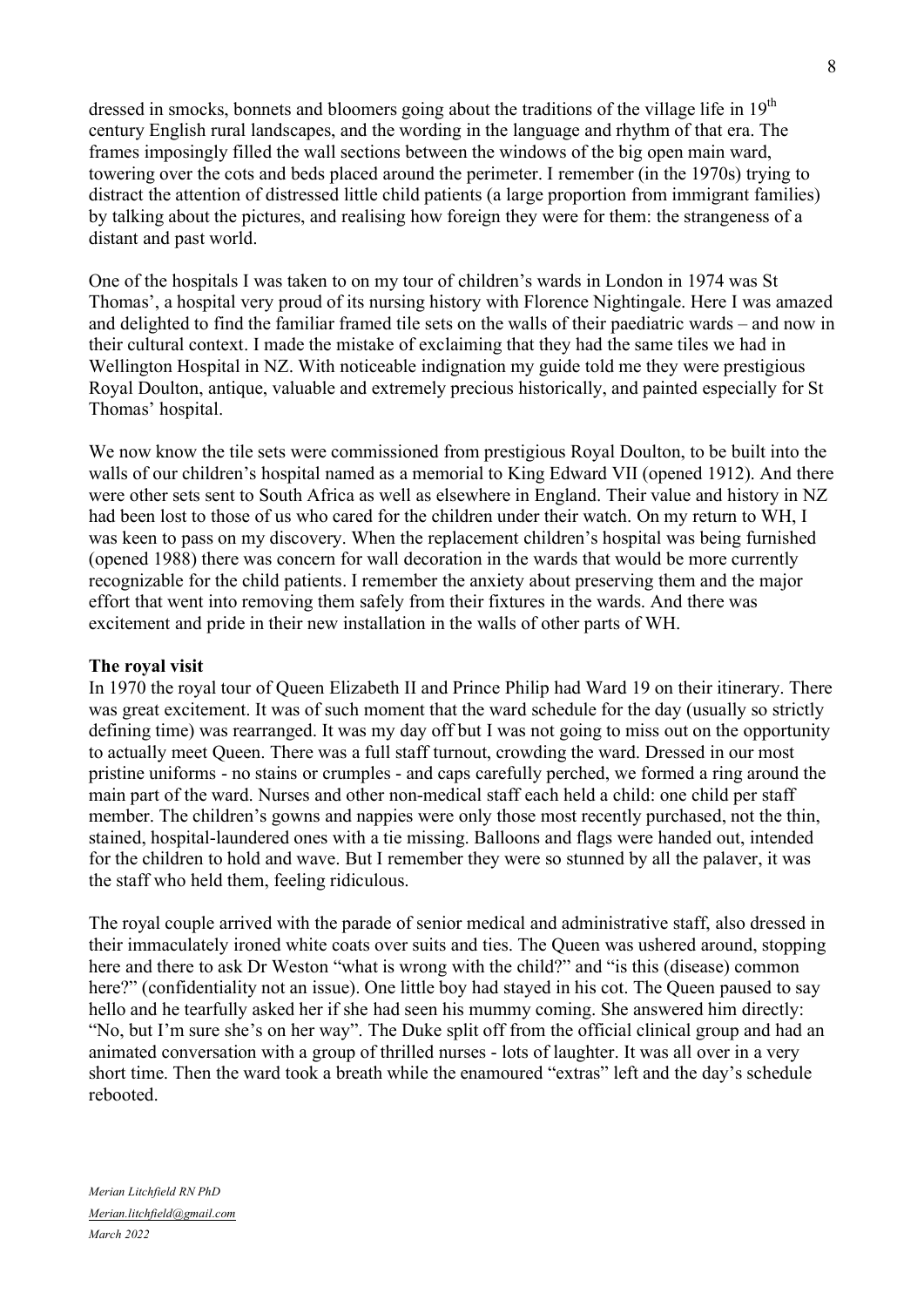## **The wider context of children's nursing**

Through the 1970s, pressures were mounting for change in the hospital nursing of children and management of children's wards, coming from many directions. There were general social movements associated with public activism influencing social policy concerning family life and welfare. Within the health service system, advancing medical science and the technologies required more-appropriately qualified staff and greater effectiveness and efficiency in management and administration. More attention to health promotion and disease prevention turned attention to primary health care.

Woven into these movements was the major shift of nursing education from hospital apprenticeship schools (Health sector budget) into the tertiary education sector (Education sector budget), launched as a pilot in 1973. Wellington Hospital (WH) was entwined in this shift as the setting for the necessary clinical experience. Wellington Polytechnic (WP) was one of the three pilot Schools of Nursing for entry-to-practice; Victoria University of Wellington (VUW) inaugurated one of the two degree-based suites of courses for registered nurses to prepare for leadership roles. The traditional way of organising nursing hospital-wide, where trainee nurses provided a substantial proportion of the "manpower" needed for hospital operation, lapsed and the nurse hierarchy began its collapse into new workforce management support structures; the hospital's nurse training school began its slide into redundancy, and closure over the next few years.

This shift in conceptualizing nurse education was the culmination of half a century of drive by those nurses envisaging nursing as a distinct profession "in its own right". The enduring vision was that nurses would, as students alongside all other tertiary students, develop a comprehensive theoretical foundation for their nursing as a knowledgeable practice; they would be able to respond directly as professional practitioners to people's varied and changing health needs, whether physical or mental, and include health promotion and disease prevention - whatever the service setting (hospital or community) they chose to work in. These driving nurses, highly educated themselves, believed nursing education would at last be liberated from the restraining pressures of the employers (ultimately the Department of Health) influencing what should be taught to meet their staffing requirements with nurses as task-oriented "handmaidens". Rather, the new Registered Comprehensive Nurses would be free to nurse: a professional practice independent of, while complementary to, the practices of other professionals. This was part of the intensifying international thrust of nurses to advance education and professional status: nursing was a mainly women's profession in search of itself. The shift in NZ was, of course, only academic, and the reality fraught with tensions.

Discussing what the substantive content of what the novel education programme should be was the exciting – quite intoxicating - challenge for those nurses who, like me, chose to be educators. I was well aware of the need to advance my own education to understand health and nursing in contemporary New Zealand, as well as the international context.

In the 1970s, research and scholarship were flourishing in universities around the world, and schools of nursing proliferated in the academic world. Here was a substantial theoretical resource for rethinking nursing: its health purpose, knowledge and ways of practising. Beyond nursing, new knowledge from the research focused and fuelled public activism intent on disrupting current practices and instituting change to improve people's lives. The Women's Liberation Movement was strengthening and this was of particular relevance to nursing striving to be a profession. Childbirth and motherhood and what these meant for the lives and status of women in society were issues of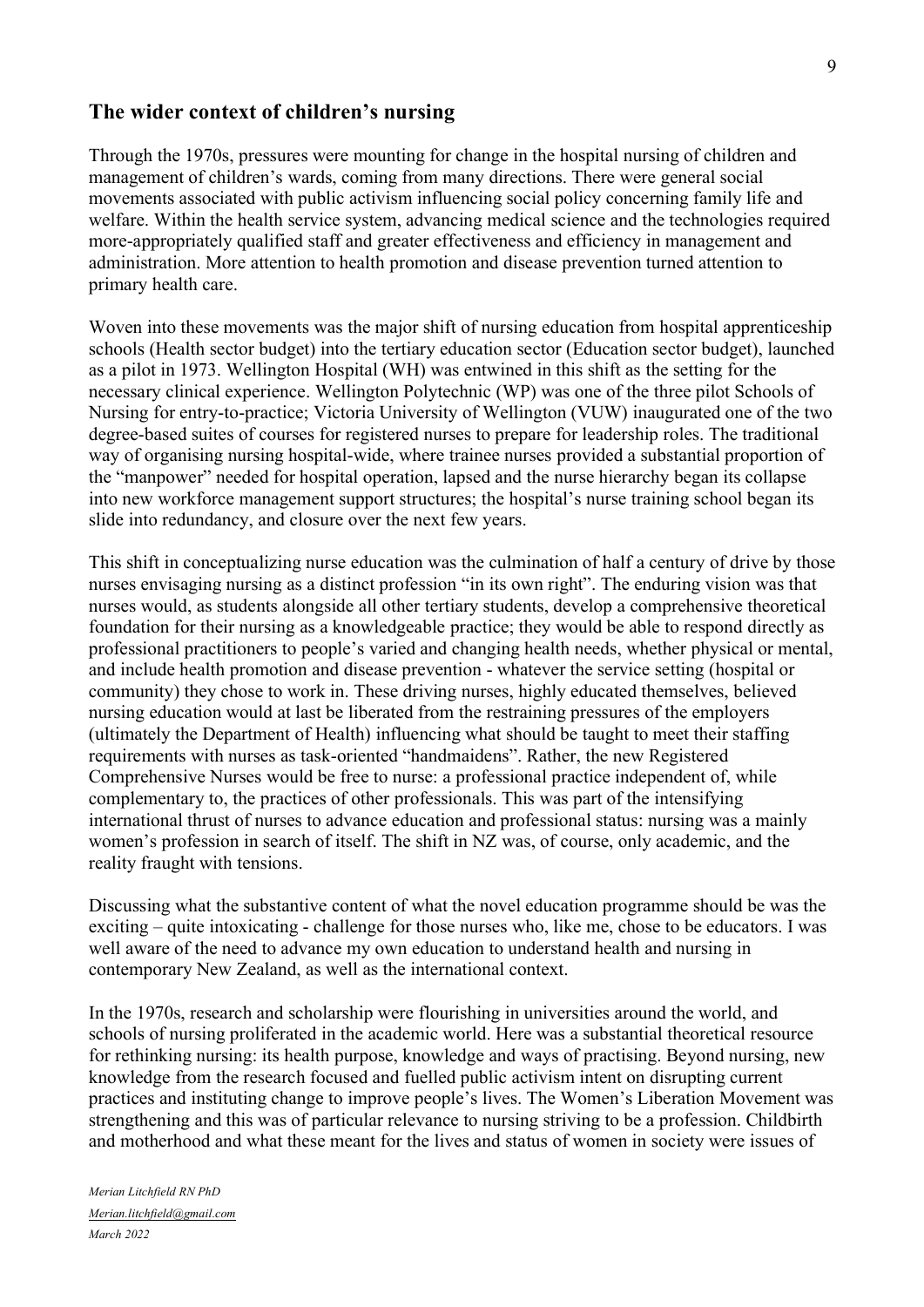public debate; specific attention to childhood followed a little later. In this, the status and roles of nurses, mainly women, in relation to the medical profession, mainly male-dominated, were up for challenge – but only in the academic fields: in the clinical world, the long-established relationships and misunderstandings between them made innovation hard going. Thus was the confused context for forging the new nursing education.

Through my formal tertiary studies starting in the 1970s, I discovered the wealth of new research findings, publications and animated international discussion and critique. Theories of child growth and development, particularly social-emotional aspects, were beginning topics of interest to me as I set out to understand the "normal", and what happened at home that might influence how we managed child hospitalisation and discharge. I could see that a theoretical base for the nursing of children would open practice possibilities that could mitigate the harms of hospitalisation and enhance the benefits from the advances in medical regimes and technologies. But I needed to look more broadly to develop a contemporary understanding of nursing.

My subsequent undergraduate studies spanned the Arts and Science faculties at VUW, and included the new Nursing Studies suite of courses conducted by Bee Salmon (who had been the key driver substantiating the shift in nursing education). Written for the course Nursing in Contemporary Society, the assigned essay "What is health?" (which took me the whole academic year to write) was particularly influential in my career: it was the realization that 'health' is a social construct and can have different meanings that opened my thinking. Whereas the current convention assumed health (and wellbeing) as the outcome of services, the meaning of 'health' as a process evolving lifelong had particular relevance for addressing 'family health' as the nursing endeavour.

The following traces threads of the web of connections and relations that was the social context for contemporary nursing and provided for me the backdrop for developing the new education programmes for the nursing of children and families.

As the decade of the 1970s opened, the findings of research from London's Tavistock Institute of Human Relations were reaching NZ academia. Tavistock is a research institute applying social science to contemporary issues. There, research associates James and Joyce Robertson had elaborated John Bowlby's earlier research into what he saw to be the essential nature of attachment between mother and infant ("bonding", in humans as for animals) and the foundation for normal child growth and development in all its aspects. The Robertsons were invited to New Zealand for a lecture tour. They presented their movies that emotively illustrated their focal research project: the intense anxiety that was the psychological impact of separating young children from their mothers, depriving them of the natural continuity of a loving, trusted relationship (eg "A Two-year-old Goes to Hospital", 1953). Scottish psychiatrist R.D. Laing was also connected to Tavistock. His published observations and internationally influential theory - albeit very controversial - took the thesis further into the medical field: the early disruption of the mother-infant bond, he argued, had clinical consequences of long-term psychiatric conditions.

In England the Tavistock research encouraged a group of worried mothers who had formed (1959/1960) the *National Association for the Welfare of Children in Hospital* (NAWCH, and later *Action for Sick Children*). Their active lobbying was aimed at changing the whole etiquette of children's wards, particularly the rules and regulations concerning parent visiting, provision for play and schooling, and generally a more child-friendly ward. But most important to them, was revision of the education of doctors and nurses to take account of the research findings. The movement spread internationally.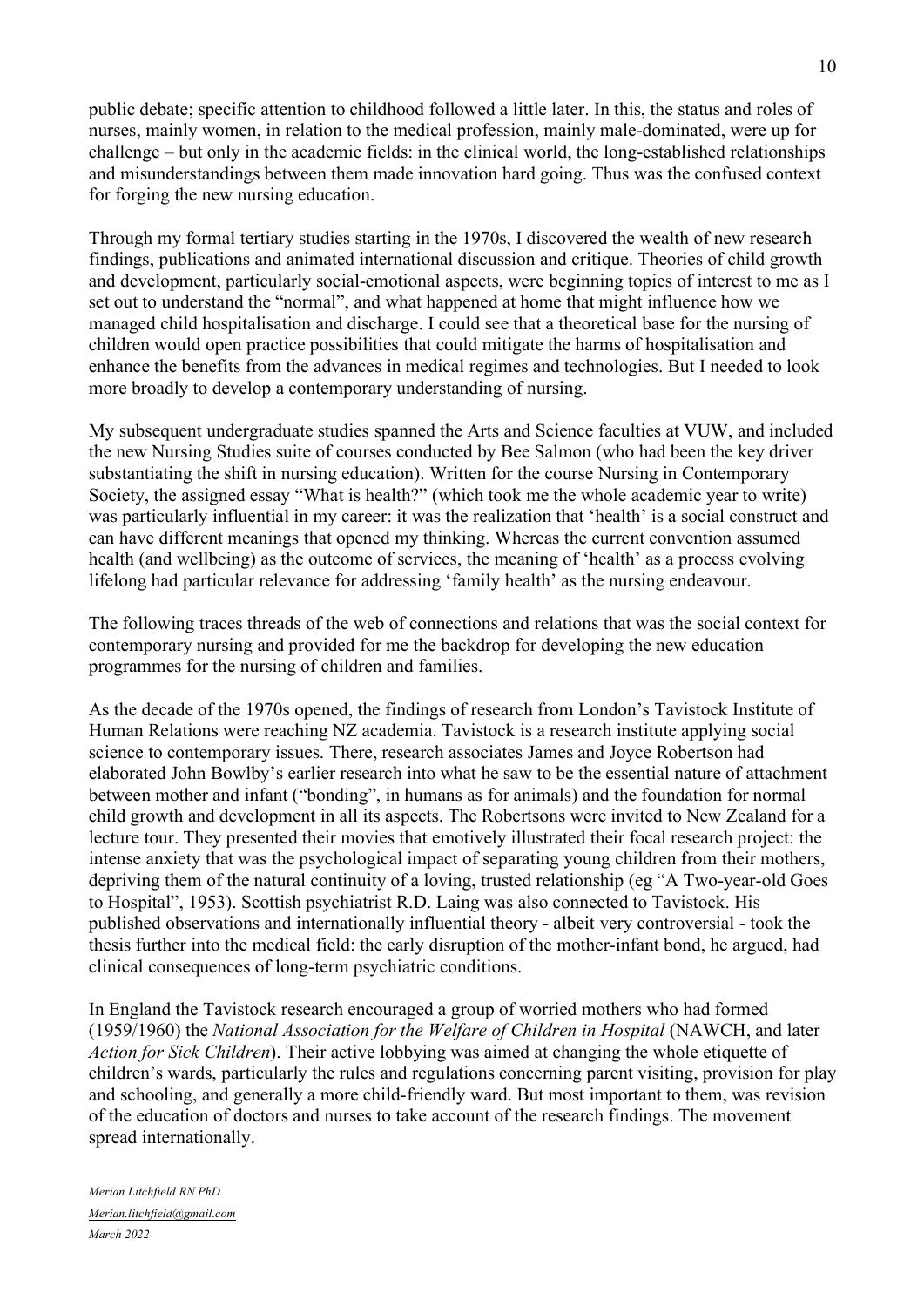In New Zealand this activism attracted the attention of a group of mothers already active in the Parents' Centre organisation (fostering mother-child relationship). Helen Brew, who had inaugurated the forerunner of the Parents' Centre organisation, the Natural Childbirth Group in Christchurch in 1952, became the stalwart and vital campaigner on issues around the hospital practices for childbirth and childcare, midwifery, and included the issue child hospitalization. The mothers were convinced by the assertion that disturbance of the mothering bond could have harmful long-term adverse consequences. Settling in Wellington, Helen Brew pursued with great zeal the mother-infant theme through making documentaries to substantiate mother-child bonding as a universal and essential phenomenon. For two of these documentaries she convinced the by-now internationally renowned R.D. Laing to collaborate with her. One was screened in many countries in 1977 as "Birth with RD Laing", and in NZ on prime-time national TV. The TV showing brought awareness and critical attention to the issues of mothering, and hence, for many of us, to the separation of children from parents through hospitalisation.

In Wellington, the NAWCH activist purpose and achievements inspired the formation of the *Committee for Children in Separation.* It was a small unstructured group, named to convey that its focus was wider than that of the NAWCH hospitalization focus. However, members held meetings in Wellington Hospital and lobbied for changes in children's ward protocols that would free up parent involvement and improve communication between parents and staff: nurses, paediatricians, ward staff, hospital administrators. I attended these meetings, and a few of the ward nursing staff did too, but only briefly, probably because the mothers' criticisms of the hospital practices were explicit and emotional. Practising nurses were anxious that the public (including these mothers) did not understand why the restrictions limiting parent involvement were necessary for what they (nurses and doctors) believed to be in the best interests of sick children: that is, to avoid the distractions created with visitors in the ward and to offer the best chance for the intensive medical intervention required to be effective and efficient.

Some nurses recognized the relevance of children-in-separation movement for developing nursing education. Alice Fieldhouse had become an early, committed and active proponent in the Parent Centre movement in Wellington, and in the 1970s she was involved alongside Helen Brew in activities of groups concerned with addressing social issues of motherhood, women's equality and parenting. She was a highly educated nurse, recognized in the nursing world for her earlier substantial work on the updating of the curriculum design for hospital schools, and she argued the need for nurse tutors to have academic (university) qualifications. In 1972 she was leading the stream for nurse tutors in the programme at the NZ School of Advanced Nursing Studies (SANS)<sup>1</sup> when I undertook the year of study for the national Diploma of Nursing. She was married to Professor Arthur Fieldhouse whose academic field was the child development thread of the VUW Department of Education. His course gave me the introduction to theories of mother-infant relationships and their significance for child development, and Alice Fieldhouse encouraged my family focus opening my eyes to the potential for developing the education for nurses to practice in new ways with a more theoretical foundation. The Fieldhouses together contributed significantly to the success of negotiations for the 1973 inauguration of the Nursing Studies unit at VUW as a section of its Department of Education.

<sup>&</sup>lt;sup>1</sup> SANS was funded by the Department of Health and the Diploma qualification and sanctioned by VUW. It was established in 1928 as the national preparation for leadership and teaching. Until 1973 it provided the only opportunity in NZ for registered nurses to study at tertiary educational level.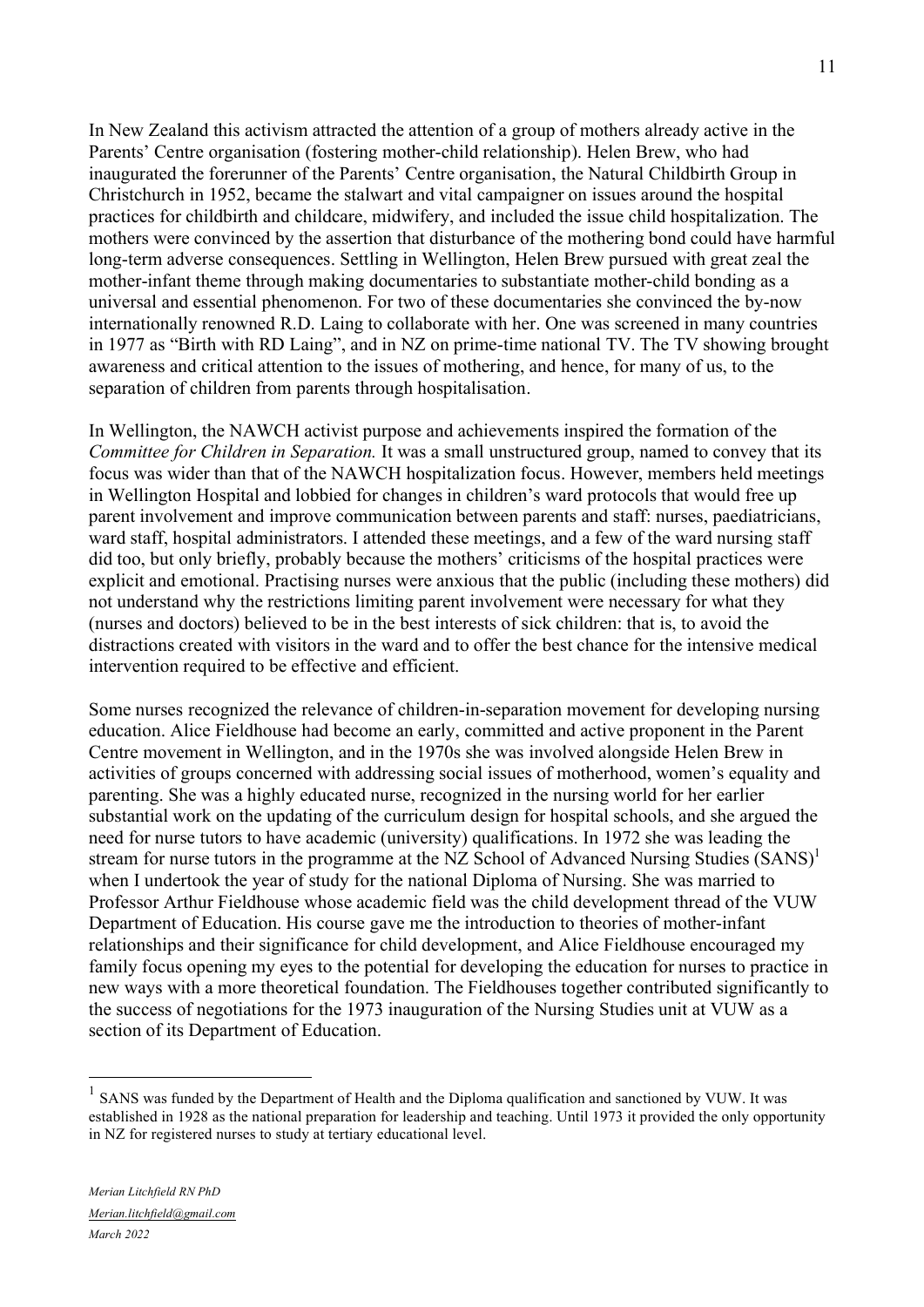One of the criticisms of nurses coming from the lobbying groups of mothers was that if we did not have experience as parents we could not understand child and parent needs associated with hospitalisation. So in 1974 I was pleased to have the opportunity for a stint as an au pair with a young NZ diplomatic family in Paris (and I was excited to live in Paris). I took a year of leave from the WH School of Nursing. This travel overseas was also an opportunity for me, en route through London, to have a look at the hospital nursing of children and contemporary developments in nursing education. I arranged a meeting with Peg Belson, the driver of NAWCH that had inspired the establishment of the *Committee for Children in Separation* in NZ. She prepared a programme of visits to some London hospitals for me. When I arrived to start the tour I was surprised to find NZ activist Helen Brew joining me. On a Nuffield Fellowship, she too had contacted NAWCH: the NZ network of lobbyists fuelling change echoed the international movements.

I didn't see the innovation I was expecting in the London paediatric wards. But in one hospital, the paediatrician who had been appointed as our guide (not a nurse) explained that the medical staff had dispensed with their white coats to be less intimidating to the children. Yet the nurses were wearing traditional formal uniforms, which made their appearance seem more imposing and forbidding than ours in NZ. Echoing this initiative for more child-friendly children's wards, a trial was run some years later (1980s) for nurses to wear mufti. This change was eventually not supported and nurses returned to their uniforms. I recall the main objection to mufti, from the nurses, was that no one could tell who was who in the ward. A less-voiced concern was the suitability of the nurses' personal wardrobe needed for their often-messy work, and the laundering (uniforms were laundered by the hospital). However, over time the uniforms did become less clinical and more 'normal' for the children.

Shortly after my return to Wellington in 1975, the *Committee for Children in Separation* was one of the key drivers of a meeting (held at VUW) of various organizations and individuals concerned with issues of childhood. The outcome was the formation of a new, more extensively influential organisation: the *NZ Trust for the Foundations of Mental Health*. Helen Brew and Alice Fieldhouse were among those elected as founding trustees. As an attendee I was excited by the burst of energy of purpose: I could see how my efforts to develop family and children's nursing would be part of the social movement for a broadened more holistic context for innovation. The need for funds to advance the Trust's cause led to naming "Mental Health" as the theme for the TV Telethon in 1977, a 24-hour nationwide charitable fund-raising event, which would rouse a population mass to tune in to the issues. Through this funding boost, the Trust developed a structure and took its enduring form as the *Mental Health Foundation* (MHF).

The MHF acquired political lobbying weight. It seized the opportunity of UNESCO's (*United Nations Education, Scientific and Cultural Organisation*) declaration of 1979 as the *International Year of the Child (IYC)* to inform, urge and support the NZ Government in its planning for an ambitious policy-aimed programme for the year. The activities were widely inclusive of those concerned with childhood and growing up in NZ. 'Child Health' and 'Mental Health' were two of the twelve themes. Each of the IYC theme groups, chaired by a prominent personality, organised activities (one theme per month). Margaret Lythgoe, an eminent nurse leader (in NZ and internationally) and a close colleague of Alice Fieldhouse, chaired the Child Health theme group, so the issues of child hospitalisation, maternity care and nursing came to the fore.

At the end of the IYC, the *NZ Committee for Children IYC Inc.* (CFC) was formed to hold and channel its energy and continue to actualise the work and ideas generated. In 1984, nominated by the NZ Nurses' Association, I was voted a member of the CFC leadership group and saw it through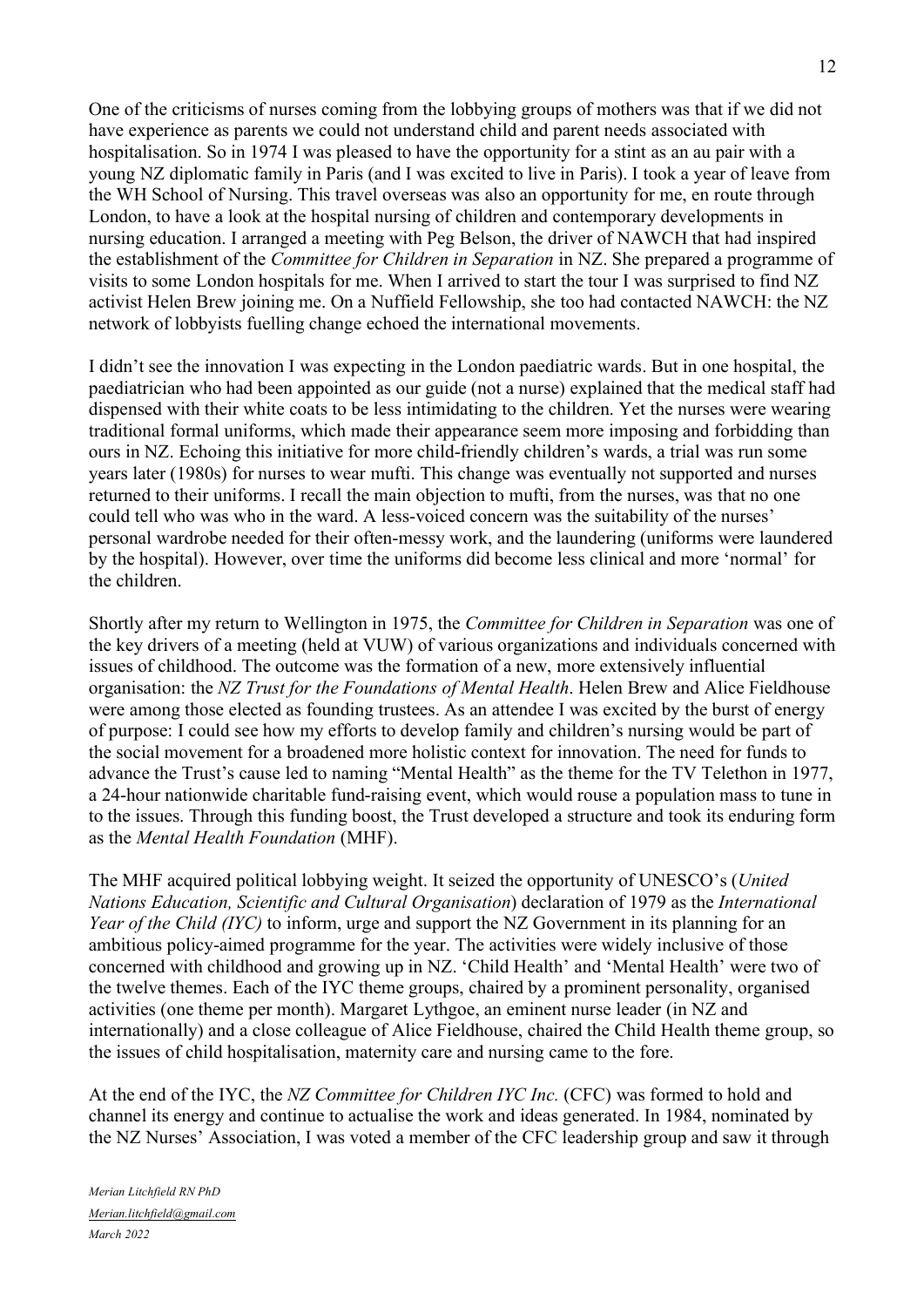to the organisation's closure at the end of its decade in 1988. One project I was particularly concerned with was a national conference on violence *in* children; the prominent leaders from the various academic fields, policy makers, professional services and parent groups came together. I had been disturbed by the aggression of some children in the hospital that I couldn't explain and had no way of addressing; it wasn't a relevant aspect of nursing there. But I knew it was a much wider social issue with life-long and widespread implications, and we needed to understand it better as an aspect of health and the care of children and families. Another CFC project was a study of Ministry of Transport records of school bus accidents which led to a proposal for policy on seatbelts (front seats at least) and other bus design modifications.

The CFC's closing document was a substantial submission presented to the Royal Commission on Social Policy (1988). Drawing on the decade of its work and the information amassed, the CFC recommended - urgently and strongly, and with reference to international developments - legislation to establish a dedicated position and supporting body that would advocate for children, funded by Government but independent. It was to be a "voice" for children: an influential thread of policy at the core of NZ government.

The following year the *Children, Young Persons and their Families Act (1989)* was passed establishing the position and office of the Commissioner for Children, independent politically while able to engage directly with the Prime Minister on children's issues. In 1990 the Office of the Commissioner for Children organised its first seminar *Toward a Child and Family Policy for New Zealand*. My presentation to this seminar, *"Health connects Children with our Future",* urged a holistic stance in healthcare policy. This meant a refocus of what is considered the vital foundation of child health: that is, the circumstances of family life with the complexity of health predicaments, including living with medical interventions and hospitalisation.

#### **Major change in nursing education**

It was these child and family-related movements of the 1970s and 80s - creating the networks I was drawn into - that gave me theoretical reference points for designing and orchestrating courses in the new nursing education programmes. The social-emotional thread of child development became pivotal. So the theoretical foundation for nursing children, whether in hospital, homes or communities, assumed the inclusion of parents, all whanau, as the focus of nursing practice: my education role took a 'family health' approach.

The arguments driving the shift in nursing education asserted that more knowledgeable nurses would question the status quo and influence change. Hence the reorientation of nursing practice to family life (rather than to service roles) was an alarming challenge to the traditions of management and organization of the children's wards and hospital care that were geared to order, stability and efficiency of service operation. For the practising nursing staff, the hierarchical line of authority, their status and career advancement, job security and pay were all seen to be under threat. Further, the sudden influx of Polytechnic students on clinical experience placements disrupted the routines. What theory there was to know (they the students might know) that was relevant to the practical expertise familiar to them was a mystery. The commonly heard comments were: "nursing is practical not theoretical", and "too much theory" (education) distracts from the performance required of nurses that can only be learned "at the bedside", "in the real world" of healthcare.

Hence, the new students of nursing naively intruded into the well-entrenched patterns of work expectations and relationships amongst nurses, doctors, child patients, their parents and families. They were on the faultline of traditional protocol-bound etiquette and the contemporary thrust from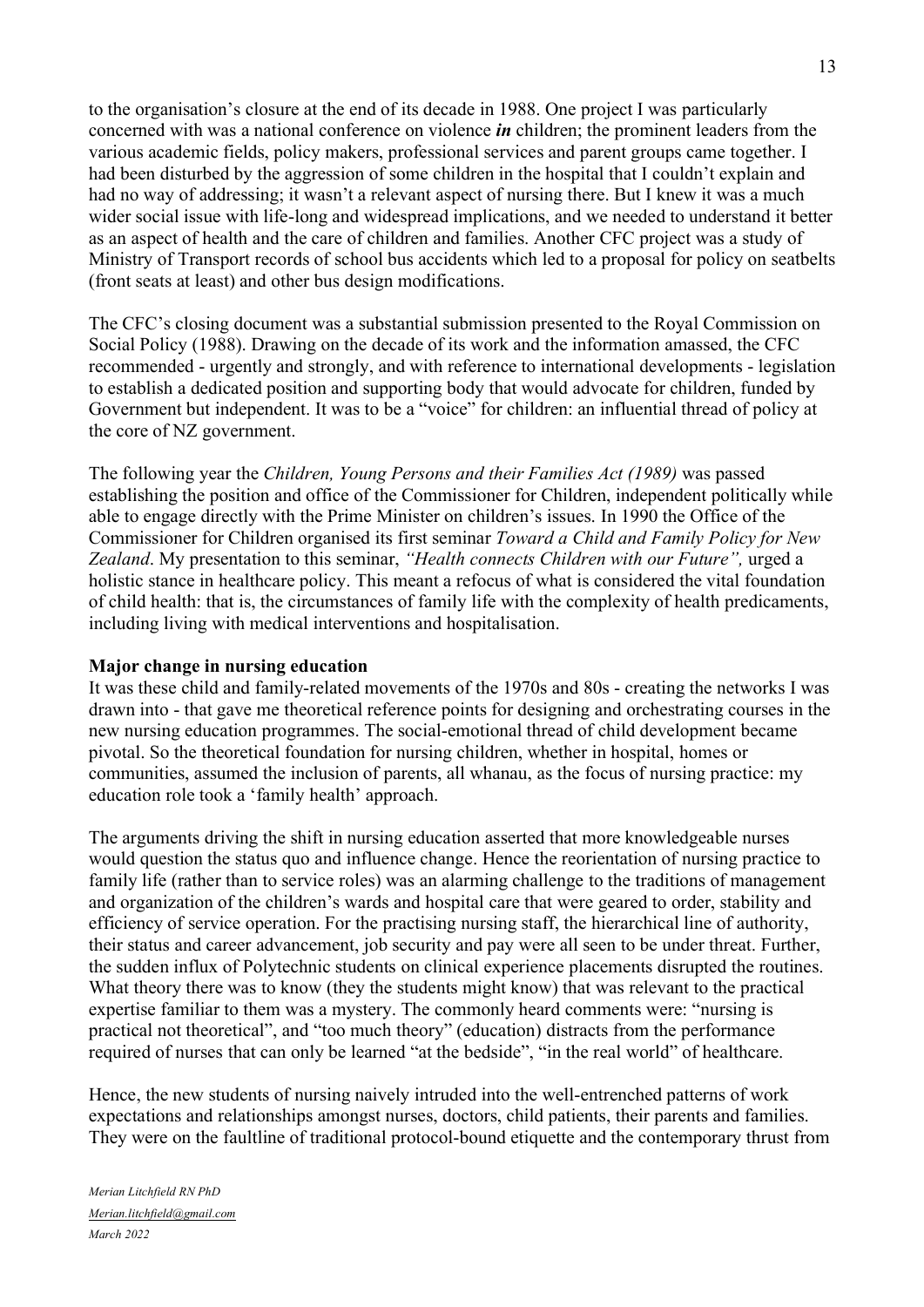nursing education to introduce knowledgeably self-directing practitioners. There was misunderstanding, confusion and inconsistency around what "the Polytechs" should be allowed to do as students, what they should learn, and who should be supervising what. They didn't know the traditions, while having knowledge for looking at and doing things differently. And they asked awkward questions. They often had a hard time as they felt their way trying to be accepted, to avoid conflict and fit in. They learned a lot (usefully for the future) about the issues of change in nursing and healthcare.

As a tutor, I trod this faultline, questioning and learning how to advance this unprecedented and still-debated approach to nursing education. It was often a resistive and emotive environment. I was grateful to have had experience as a staff nurse in the children's wards so I was not entirely an alien. In my role I was protective of student learning while knowing the etiquette of the wards. Nonetheless I usually 'walked on eggshells' through the day. As well as education mentor for student learning, I was interpreter for both students and staff, and moderator between them to ease tensions, wanting new understanding on both sides. It was a testing time for everyone.

Into the 1980s, the designing and planning of the replacement WH Children's Hospital provided the opportunity for hospital staff to take account of contemporary social movements and look afresh at how children should be cared for in hospitals. Particular attention went to the accommodation of parents. Parent visiting opened and other restrictions on parent involvement eased.

However, the old hard boundary between hospital and home that carved out discrete nurse roles was well embedded in tradition. And further, the stability of the old ethos for organizing nurses and managing nursing, although rocked by the changes of the 1970s and '80s, proved very robust: resilient and difficult to question. This was the challenge that set me on my trajectory of nursing research from the 1980s.

## **Heading into health system reform at Wellington Hospital**

At the beginning of the 1970s the roller-coaster era of major health system reforms was approaching. As a staff nurse and tutor, like other nurses, I was as yet oblivious to the mounting clinical and socio-political pressures for restructuring to improve efficiency in the health system, and what the implications might be for nursing or our employment. Such topics were not seen as relevant to nurses in the old hierarchical structures and training system. I remember two projects alerting me at WH: introduction of computers and consultancy for management change.

We were hearing talk of computers associated with management developments. In WH, Ken Ward was appointed to a new position to consider the emerging technology and introduce it to the staff. I attended his series of lectures for all staff in 1970. I remember trying to grasp the idea and relevance of the precisely detailed and digital nature of computer programming and systems for documentation. As an illustrative exercise during one lecture, Ken had us break down the task of cleaning our teeth into the specific actions as components of a logical sequence. I could not imagine what the relevance was for nursing of such a laborious activity. Furthermore, like most of those attending, I couldn't see there was any need for change from the way we were already doing things. Besides, nursing was personalized.

In 1972 WH contracted an international management consultant, Irishman Michael Gorman (PA Management Consultants Ltd), to observe and make recommendations on hospital management practices. From the papers written of his work, his purpose was "to get more from existing resources… to improve the value obtained for money spent in health services". He addressed issues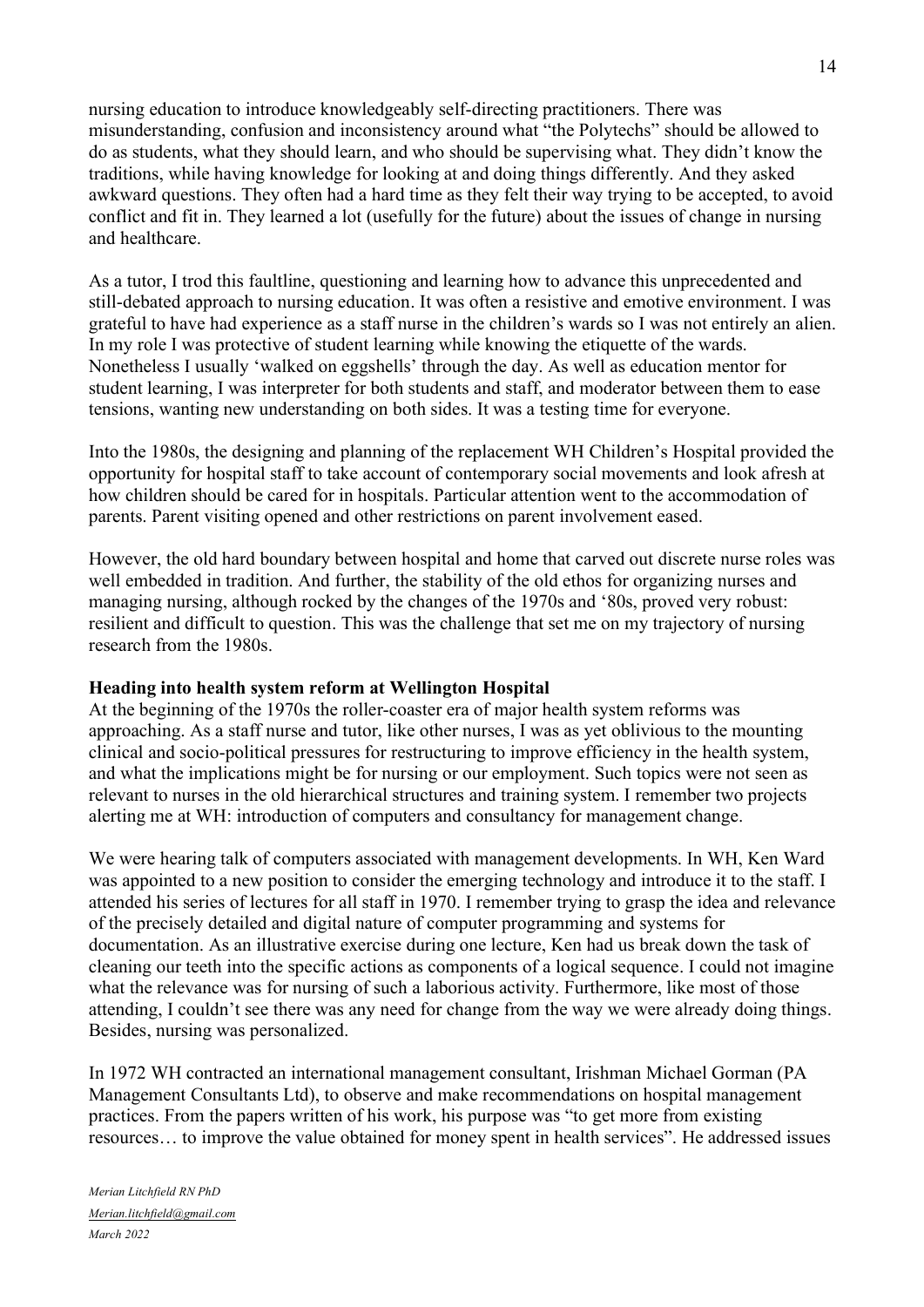of staff relations: for nurses, this meant involvement of Ward Sisters in management decisions. One experienced Ward Sister, Barbara Mercer, who had just completed the year of study for a Diploma in Nursing in hospital management (SANS), was pulled from her chosen ward position by the matron to be appointed as his assistant. Her substantial institutional knowledge of nursing and its organisation was essential for planning developments of the hospital service, and appreciated. Very soon they married. As was common at the time, when nurses married and had children, her nursing expertise was thereafter lost from the hospital "manpower".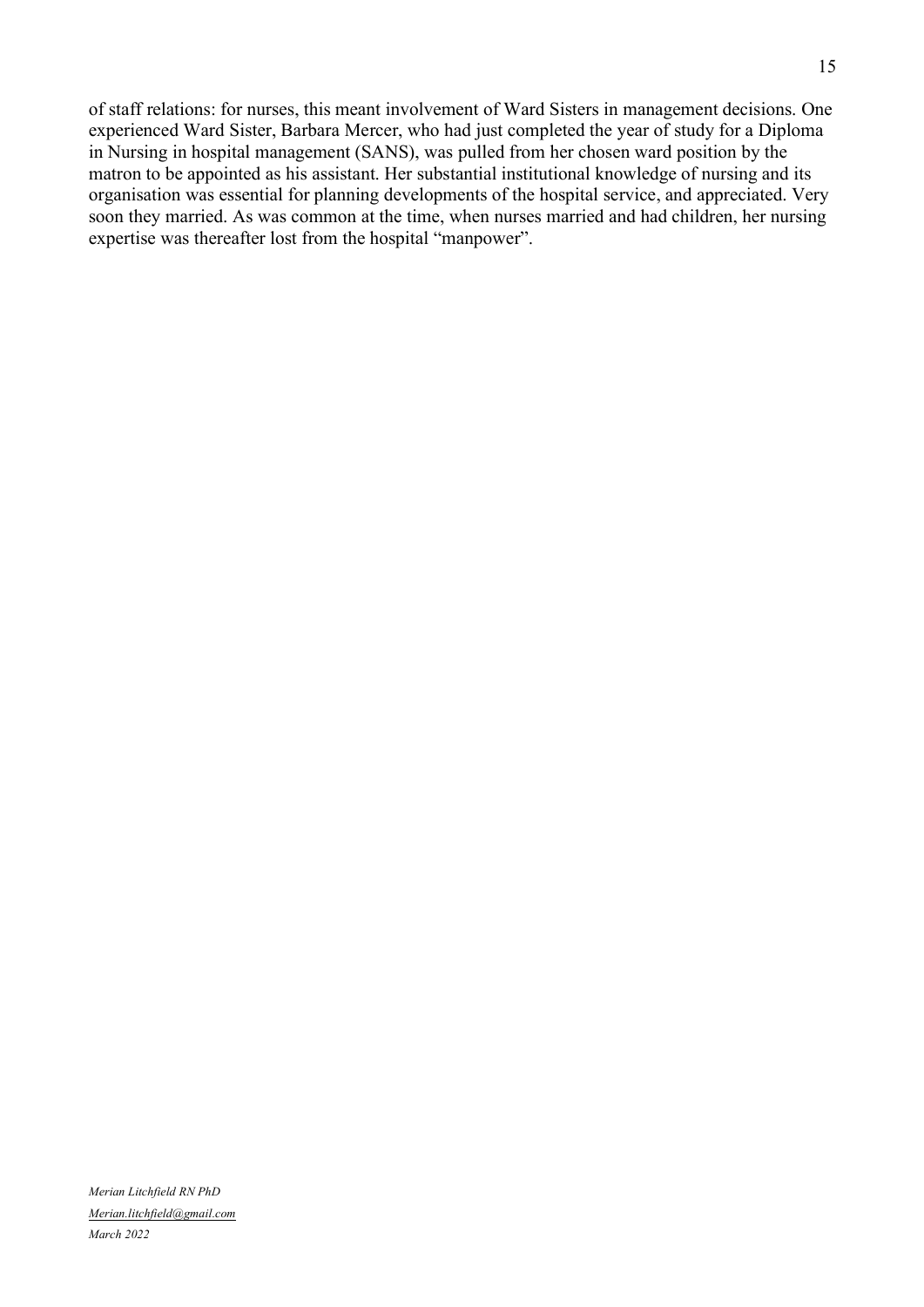## **Research, Projects and Publication**

My concerns arising from my experience of Ward 19 in the 1970s-1980s, and the challenges these concerns posed for my role in the education for children's nursing focused my own university study and path of research. It began with the social and emotional implications of separating a hospitalised child from parents and the restrictions of parent visiting. Textbooks were appearing with reference to the "holistic" nature of nursing and the integration of "bio-psycho-socialemotional" threads of child growth and development. Meanwhile, the primary focus of the management of paediatric wards and the general deployment of the staff "manpower" was the physical/clinical treatment regime. And the hospital episode of medical intervention was quite separate and removed from the familiarity of home, mothering and family life.

From these beginning concerns my research interest broadened to child healthcare beyond and including hospitalization: taking a family-centred stance, the hospitalisation could be viewed as one event in the entire life and living of the family. This called for a fresh approach to nursing practice and research and the building of a theoretical foundation to substantiate change. Eventually, from what I learned through my various research projects, I realized it was the concept of whanau/family health as a whole that was needed: the circumstances of family life in which the complexity of child health predicaments, including hospitalisation, played out over lifetimes. It was a knowledgeable whanau/family nurse, mobile through the community, whose practice could provide an interface between all the service sectors and everyday living: wherever 'health' in the family is an issue. This was a novel idea at the time. The firmly historically-embedded assumptions of the health system structure divided the personal healthcare services into discrete  $1^{\circ}$ ,  $2^{\circ}$  and  $3^{\circ}$  sectors, and these personal healthcare services were quite separate from public health programmes. My research projects then turned to re-conceptualising the model of service design and delivery introducing a few whanau/family nurses whose practice would create an integrative hub for accessibility to all services.

First, in 1973, as a tutor in the hospital school of nursing, I put my observations in the paediatric wards into a presentation for an in-service refresher study day for practising nurses. To focus analysis I asked some mothers of children then patients in Ward 19 what they did for their child in the ward and what they would like to do. The paper was published in the NZ nursing journal, December 1974 (Kai Tiaki, 67(11), 17-20): "The Paediatric Nurse - and a Child in Hospital". It was my first effort at research and it impressed on me the importance of research to bring insight and expand my own knowledge. This was the knowledge I needed to give direction to my teaching efforts, and eventually to give legitimacy to any proposal for changes. And it confirmed for me the trend I was reading in the international nursing literature at the time that claimed the rightful focus for knowledge development in nursing is the experience and predicaments of the people being nursed.

The mothers I questioned commonly said they did for their child whatever the nurse said they could; they would be very pleased to do anything for their child as long as they were not interfering in treatment activities or getting in the way of the busy nurses. I realised the power that we exerted as nurses, unaware, in controlling the hospital space and who engaged with whom; I realised how we assumed higher authority over every aspect of the daily care of the child. The fracture of mothering through hospitalisation was abrupt and confusing for mothers and children. Comparing themselves with the nurses who, to them, seemed so confident, mothers didn't feel they could or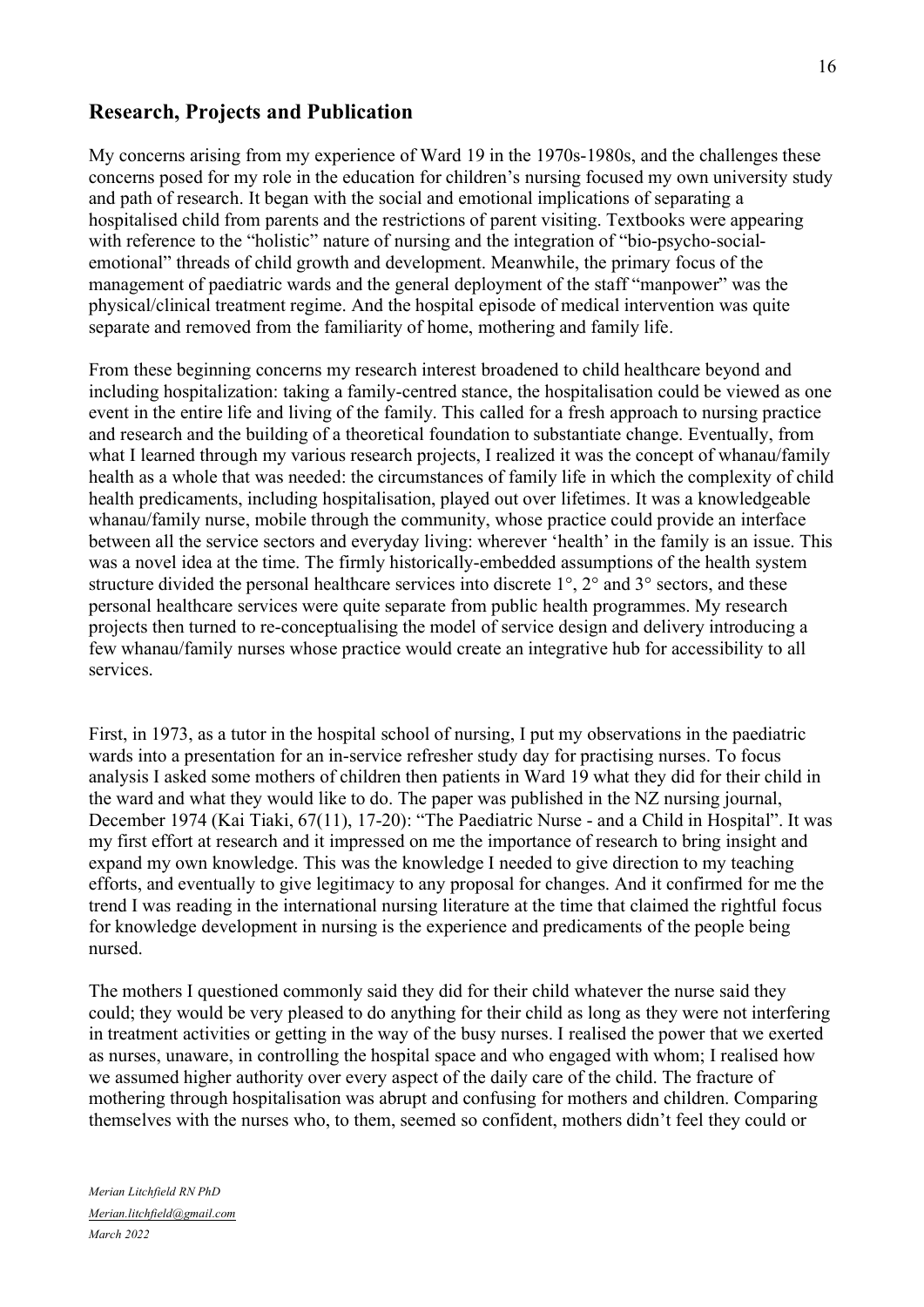should do as they usually did to comfort and care for their child at home. They trusted the nurses to take over the hospital episode and do the best for their child.

Later in the 1970s I tried out the idea of an additional nurse role: picking up the healthcare of children during the hospitalisation event (in Ward 19) and moving with them through discharge and back into home life: a possible hospital outreach service. At the time the role of a District Nurse was, when referred at hospital discharge, to visit the home to provide the specific expertise that would maintain the medical treatment regime started in hospital. My questioning of mothers did not have the rigour of a formal research process but I awoke to many things about the disruption in family life and complexity of adjustment needed following a hospitalisation event, as well as to the challenging practicalities of ongoing interventions and surveillance outside the hospital. I realised the parents' need to have timely access to knowledgeable help, to understand the predicament and what was required of them to cope with issues as they arose. And I could see that the design of the existing service configuration did not allow for such a comprehensive approach for continuity of care.

These insights inspired my research trajectory. I began to recognise the need for nursing in a new way: nurses with a perspective and knowledge relevant for a family-oriented nursing practice and the reconfiguration of nurse roles needed to position and sustain this cross-sector practice. The research-based projects were undertaken in a variety of settings and produced a range of findings and recommendations. These projects included: a primary school-based nurse accessible for the whole-family as "the client" (1980); urban family-focused "Nurse Case Management" (1993) based in the physical disability service managed by Shirley Smith, a section of the District Nursing Service of Wellington Hospital (Department of Health funded to inform the approaching "Health Reforms"); an analysis of the need for a hospital outreach role of an advanced nurse practitioner in the WH's Mental Health Service (commissioned by Wellington DHB, 1994); a case study of rural healthcare as a nurse-community partnership, "Achieving Health in a Rural Community" (locally funded, 2004); the configuration of existing nurse roles for an comprehensive and integrative approach to rural nursing (Otago University Christchurch's Centre for Rural Health, 2004).

Meanwhile, through my theses submitted for Master of Science and PhD degrees at the University of Minnesota (part-time and commuting, 1986-1998), I completed a two-stage exploration and substantiation of the form of nursing practice I would propose with relevance for development in NZ. Through these studies my attention to concerns around hospital nursing broadened into a comprehensive family-oriented conceptualization of nursing practice and roles. In the first research I was concerned with the nursing of families with repeatedly hospitalized children. In the second I looked more broadly at the practise of nursing as a process of partnership with families living in complex health circumstances: nursing practice can be construed as the "process of family health". The research approach I developed was novel. With myself engaged as practitioner and researcher simultaneously, I could describe both the process (my part in it) and what eventuated for health and family life: "research-as-if-practice". It was a learning time for me. I had to explore the philosophy of science and contemporary meanings of research: to understand the nature, development and use of 'knowledge' that differentiates the practise of medicine and the practise of nursing to address the 'health' purpose in NZ.

It became increasingly obvious through these studies that what people wanted and needed, particularly when the medical management was complex, was someone who was knowledgeable about clinical matters (relatively simplified) while paying attention generally to how they were having to *live with* the pathologies and treatment regimes. They clearly came to understand how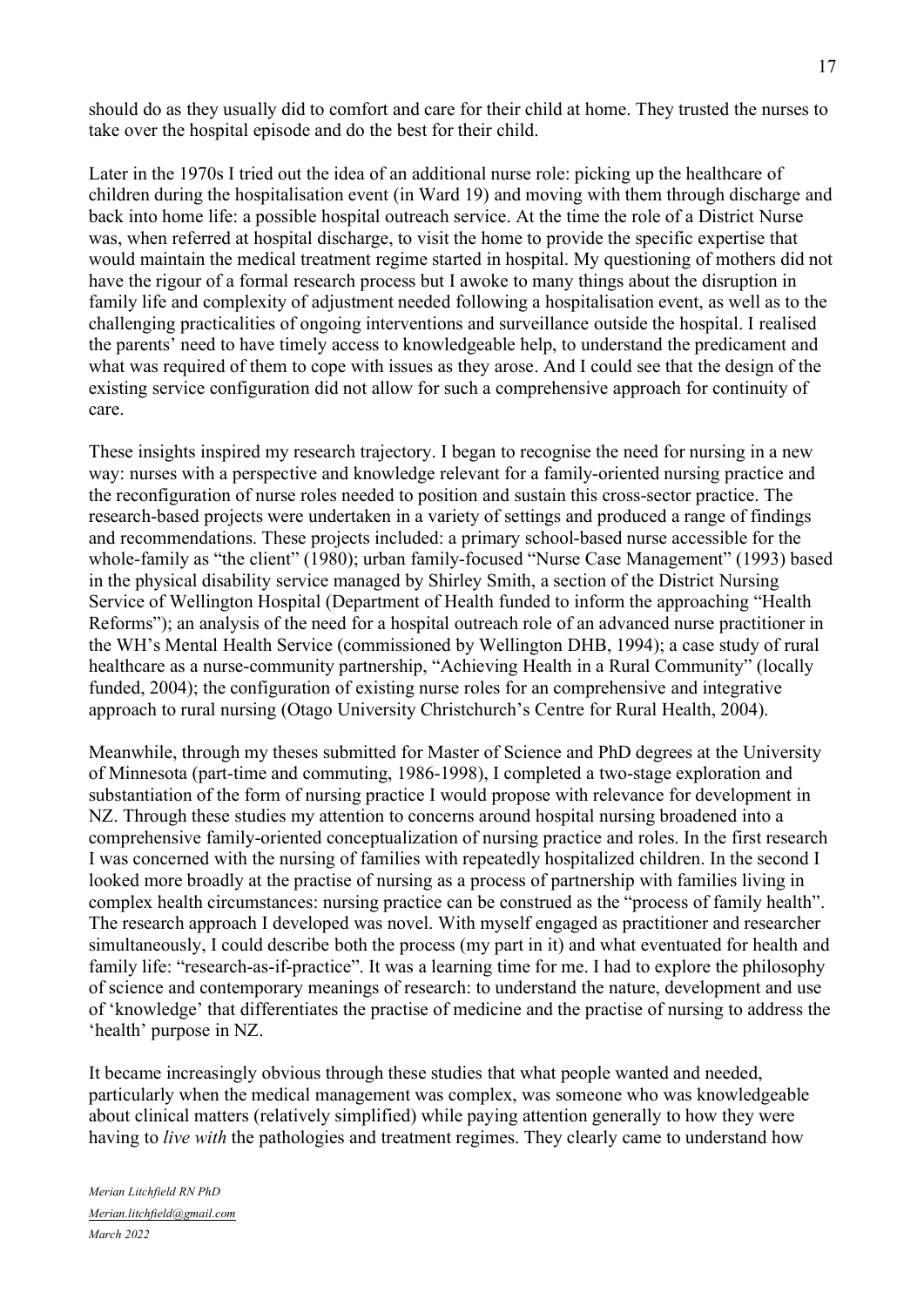their health predicament had arisen and how they could get on with life and living as families and citizens into the future. It was the nurse's attention to the particular, personal, health circumstance, taking account of whatever the complexity in their daily lives in time and place, which enabled them to see a way ahead with peace of mind: how they could access relevant services and information and get greatest benefit from the medical treatments and technical aids. Central to this nursing practice was the nurse's recognition of the variability of lives of NZ people as families and citizens, and the non-prescriptive relational nature of engaging with them. Later projects showed how, from the family's perspective, the respective practices of nurses and doctors when considered different and complementary were mutually supportive in bringing longer-term benefits for health and lives. Considerable efficiencies for the health sector were presented. Questions arose about the education required for at least some nurses to develop this form of practice that is quite different from the focused clinical prescriptive purpose of medical practice.

Along the way I discovered it was not enough to present a reasoned argument for innovation in the practise of nursing if it could not be seen as improving – and supporting - existing beliefs, structures and funding flow. I could see I had to actually demonstrate and substantiate with more extensive real-time data what could be achieved by a new conceptualisation, in context, if it was to be taken seriously, both in the nursing world and in the wider health sector. The opportunity to do this arose when my proposal for a 3-year project was selected by the Ministry of Health as one of the 11 nursing projects (2003-2006) funded to inform the development of Primary Health Organisations. The project was of a whanau/family-pivotal healthcare model, with a few Whanau/Family Nurses appointed to develop practice in the novel role: it was "a practice and systemic approach" to integrative whanau/family-centred healthcare. The project was supported by Lakes District Health Board, hosted and its funding administered by Tuwharetoa Health Services Ltd in Turangi. The detailed report was submitted to the Ministry of Health. Positions for four whanau/family nurses to provide a healthcare hub for the new Lake Taupo PHO were briefly instituted. The idea struck a chord, was welcomed and spread. But what was needed for the innovation to develop as a model was shelved.

This took my career path from research projects to consultation and writing. The whanau/familycentred radial model was presented and has been cited variously in New Zealand and internationally. There were seminar contributions, meetings (including Ministry of Health) and booklets published to report the projects, and items in the nursing journal Kai Tiaki. A paper, "Health Connects Children with our Future", contributed to a multidisciplinary conference on child and family policy and published by NZ's Office of the Commissioner for Children (1991). The relevance of the concept and model for the era of competitive, market-driven health system reforms was an invited chapter, written with Wellington Hospital's Nurse Consultant Maureen Laws, in a US edited volume of nursing innovations titled "The Outcomes Mandate" (1999): "Achieving health and cost-containment outcomes in New Zealand". The potential impact of the nursing practice and its role in healthcare were cited in the monograph reporting a world-wide review of approaches to developing models for family nursing. This review was commissioned and published by the International Council of Nurses (ICN) to commend and substantiate its support of the WHO's agenda promoting a family health nurse role as key for future health service systems (ICN, 2001). Another invited chapter titled "A clinical and systemic approach to innovation in healthcare", was a contribution to a textbook of various internationally-authored ideas and developments of "Family Nursing in Action" (Kolbrun & Jónsdóttir, 2011).

\*\*\*\*